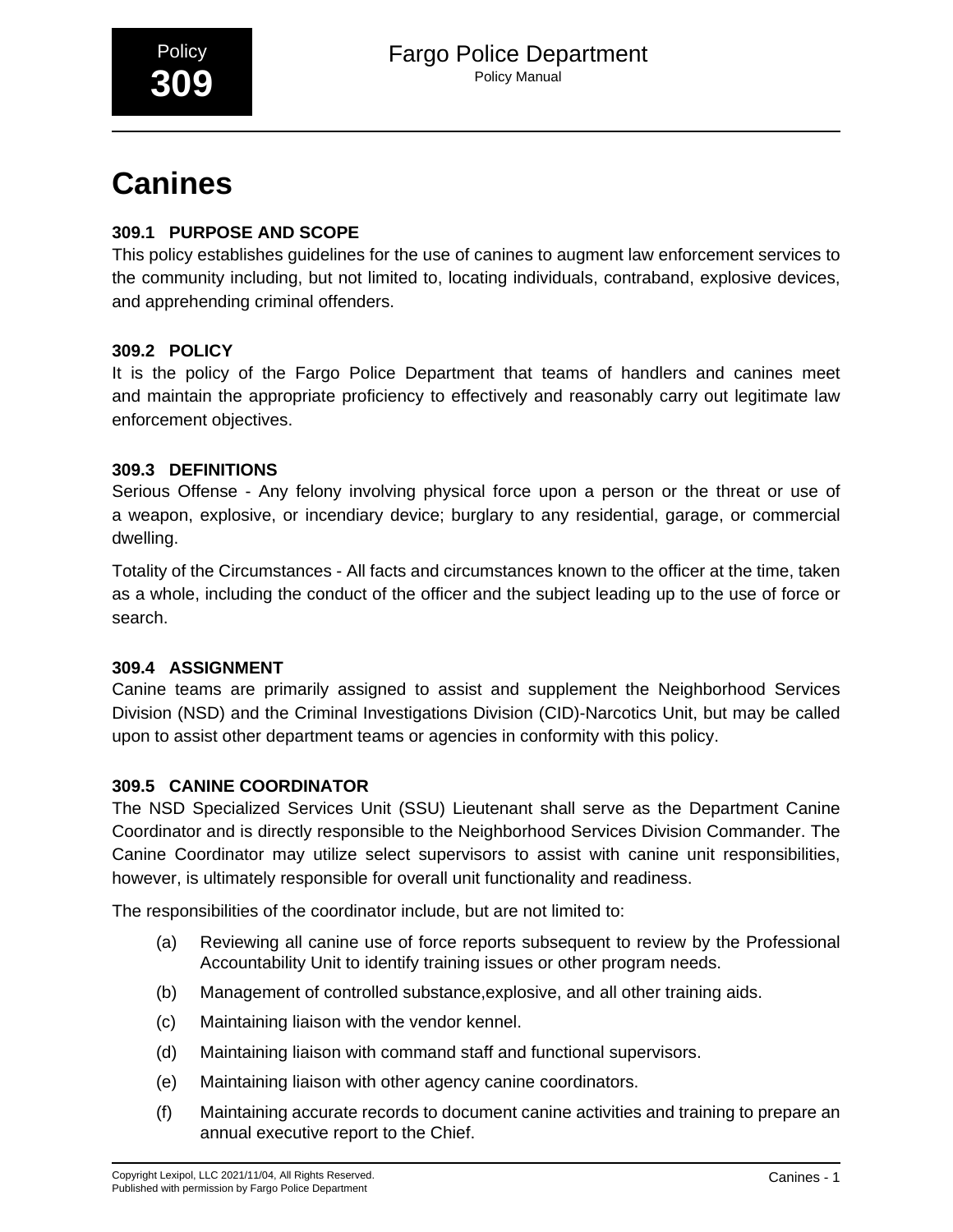- (g) Recommending and overseeing the procurement of equipment and services for the teams of handlers and canines.
- (h) Scheduling all canine-related activities.
- (i) Ensuring the canine teams are scheduled for regular training to maximize their capabilities.

#### **309.6 REQUESTS FOR CANINE TEAMS**

Sworn members are encouraged to request the use of a canine, as appropriate to the circumstances. Requests for a canine team in the field should be made through the dispatch center. The Narcotics Unit should primarily utilize their canine team to further narcotics investigations, but may be called out to assist other personnel as needed. The department recognizes there may be times when the Narcotics canine team is not available and precoordination with the NSD Shift Commander may be necessary.

## 309.6.1 OUTSIDE AGENCY REQUEST

All requests for canine assistance from outside agencies must be approved by the Shift Commander or the Narcotics Unit Sergeant depending on the type of canine request, and are subject to the following:

- (a) Canine teams shall not be used for any assignment that is not consistent with this policy.
- (b) The canine handler shall have the authority to decline a request for any specific assignment that he/she deems unsuitable.
- (c) It shall be the responsibility of the canine handler to coordinate operations with agency personnel in order to minimize the risk of unintended injury.
- (d) It shall be the responsibility of the canine handler to complete all necessary reports as required or directed.

#### 309.6.2 PUBLIC DEMONSTRATIONS

All public requests for a canine team shall be reviewed and, if appropriate, approved by the Canine Coordinator prior to making any resource commitment. The Canine Coordinator is responsible for obtaining resources and coordinating involvement in the demonstration to include proper safety protocols. Canine handlers shall not demonstrate any apprehension work unless authorized to do so by the Canine Coordinator.

## **309.7 APPREHENSION GUIDELINES**

A canine may be used to locate and apprehend a suspect if the canine handler reasonably believes that the individual has either committed, is committing, or is about to commit any serious offense, and any of the following conditions exist:

(a) There is a reasonable belief the suspect poses an imminent threat of violence or serious harm to the public, any officer, or the handler.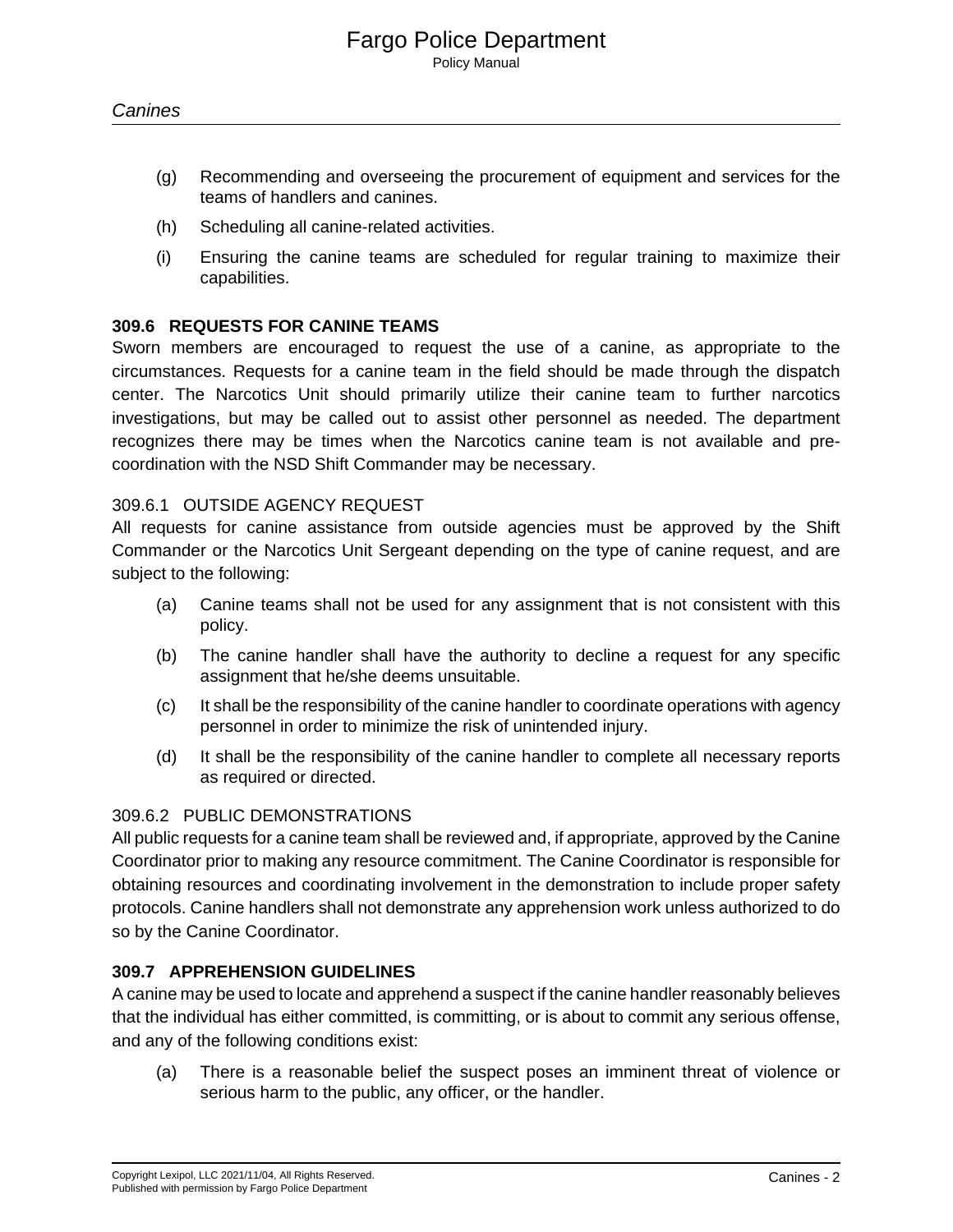- (b) The suspect is physically resisting or threatening to resist arrest, and the use of a canine reasonably appears to be necessary to overcome such resistance.
- (c) The suspect is believed to be concealed in an area where entry by other than the canine would pose a threat to the safety of officers, or the public.

It is recognized that situations may arise that do not fall within the provisions set forth in this policy. Such events require consideration of the totality of the circumstances, as referenced in the Use of Force policy (300), be applied to the decision to use a canine.

Absent a reasonable belief that a suspect has committed, is committing, or is about to commit a serious offense, the mere flight from a pursuing officer, without any of the above conditions, shall not serve as the basis for the use of a canine to apprehend a suspect.

Use of a canine to locate and apprehend a suspect wanted for a lesser criminal offense than those identified above requires approval from the Shift Commander. Absent a change in circumstances that present an imminent threat to officers, the canine, or the public, such canine use should be conducted on-leash or under conditions that minimize the likelihood the canine will bite or otherwise injure the individual.

In all applications, once the suspect has been located and no longer reasonably appears to present a threat or risk of escape, the handler should secure the canine as soon as it becomes reasonably practicable. If the canine has apprehended the suspect with a secure bite, the handler should promptly command the canine to release the suspect once the threat no longer exists.

## 309.7.1 PREPARATION FOR DEPLOYMENT

Prior to the use of a canine to search for or apprehend any suspect, the canine handler and if present, the supervisor on-scene, should carefully consider all pertinent information reasonably available at the time. The information should include, but is not limited to:

- (a) The nature and seriousness of the suspected offense.
- (b) Whether violence or weapons were used or are anticipated.
- (c) The degree of resistance or threatened resistance, if any, the suspect has shown.
- (d) The suspect's known or perceived age.
- (e) The potential for injury to officers or the public caused by the suspect if the canine is not utilized.
- (f) Any potential danger to the public and/or other officers at the scene if the canine is released.
- (g) The potential for the suspect to escape or flee if the canine is not utilized.

As circumstances permit, the canine handler should make every reasonable effort to communicate and coordinate with other involved members to minimize the risk of unintended injury.

It is the canine handler's responsibility to evaluate each situation and determine whether the use of a canine is appropriate and reasonable. The canine handler shall have the authority to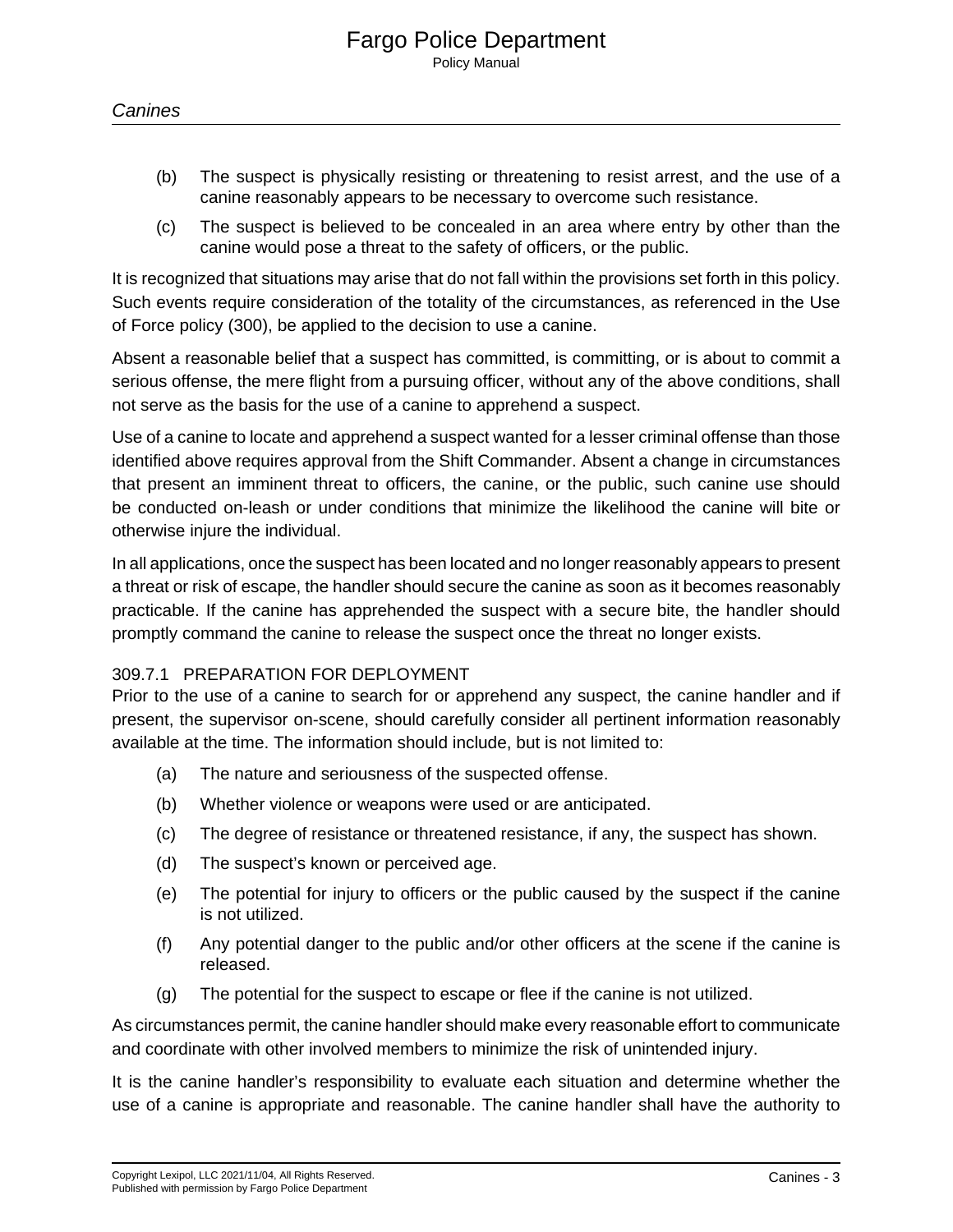decline the use of the canine whenever he/she deems deployment is unsuitable or not within legal parameters. In the event of a conflict, the on-scene supervisor may prohibit deploying the canine.

Unless otherwise directed by a supervisor, assisting members should take direction from the handler in order to minimize interference with the canine.

# 309.7.2 WARNINGS AND ANNOUNCEMENTS

Unless there is an immediate risk of death or great bodily harm to officers or others, a clear audible warning announcing: "Fargo Police K-9--Come out now--or a dog will be used to find you and may bite you," shall be made prior to releasing a canine. The handler should allow a reasonable time for a suspect to surrender and should quiet the canine momentarily to listen for any verbal response to the warning. If feasible, other members should be in a location opposite the warning to verify the announcement could be heard. If available, warnings given in other languages should be used as necessary.

In the event of an apprehension, the handler shall document in any related report how the warning was given and, if none was given, the reasons why.

# 309.7.3 REPORTING DEPLOYMENTS, BITES, AND INJURIES

Whenever a canine deployment results in a bite or causes injury to an intended suspect, a supervisor shall immediately be notified, and the injuries documented in a Use of Force (UOF) report (FPD 803). The UOF report shall be reviewed by the Canine Coordinator and forwarded to the Professional Accountability Unit. The injured person shall be promptly treated by emergency medical services personnel and, if appropriate, transported to an appropriate medical facility for further treatment. The deployment and injuries shall also be included in any related incident or arrest report.

Any unintended bite or injury caused by a canine, whether on or off-duty, shall be immediately reported to the on-duty Shift Commander. Unintended bites or injuries caused by a canine shall be documented in an administrative report and only included in the UOF report if the unintended bite occurred during an intentional release and apprehension.

If an individual alleges an injury, either visible or not visible, a supervisor shall be notified and both the individual's injured and uninjured areas shall be photographed as soon as practicable after first tending to the immediate needs of the injured party. Photographs shall be retained as evidence in accordance with current department evidence procedures. The photographs shall be retained until the criminal proceeding is completed and the time for any related civil proceeding has expired.

# **309.8 NON-APPREHENSION GUIDELINES**

Properly trained canines may be used to track or search for non-criminals (e.g., lost children, individuals who may be disoriented or in need of medical attention). The canine handler is responsible for determining the canine's suitability for such assignments based on the conditions and the particular abilities of the canine. When the canine is deployed in a search or other nonapprehension operation, the following guidelines apply.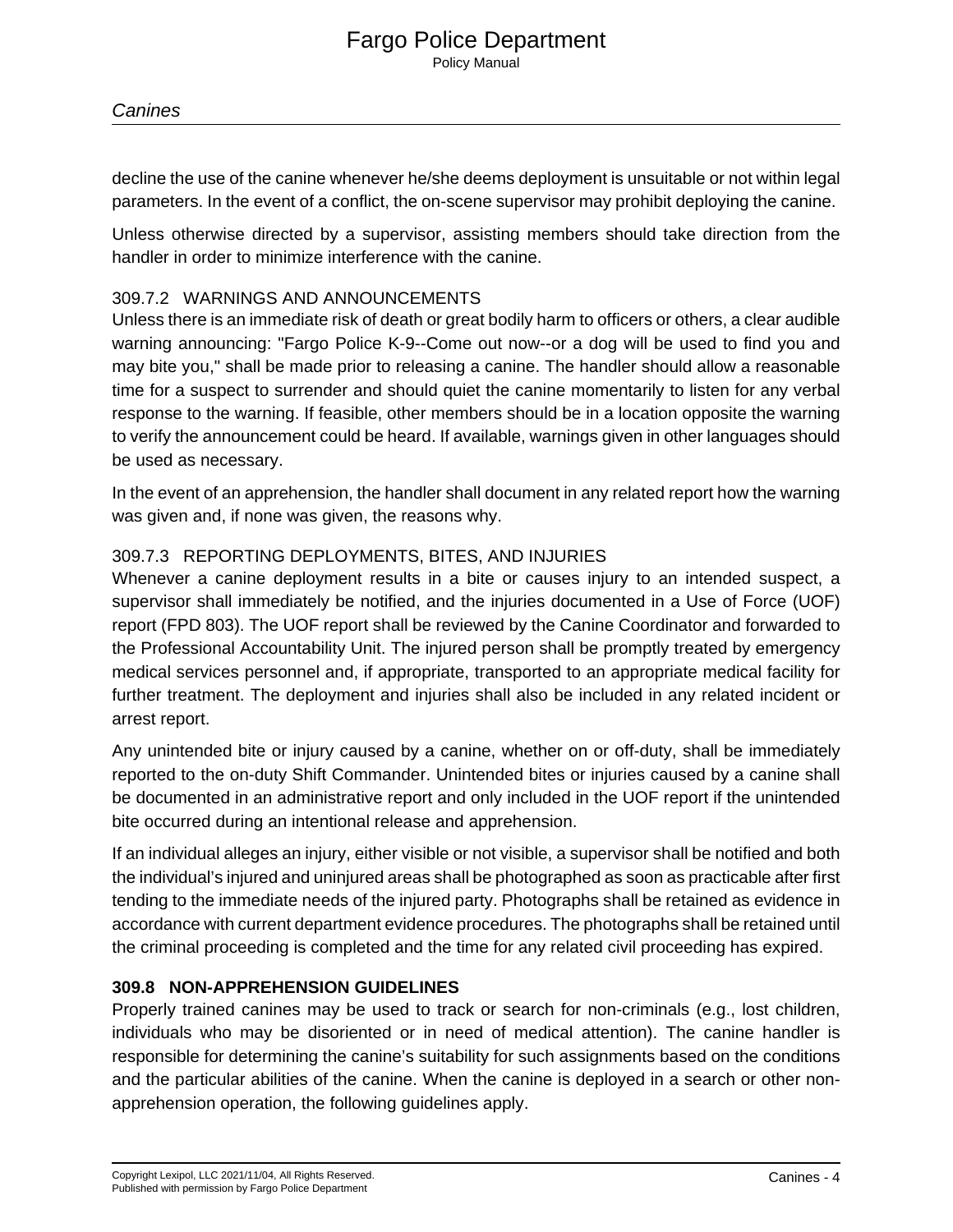- (a) Absent a change in circumstances that present an immediate threat to officers, the canine or the public, such applications should be conducted on-leash or under conditions that minimize the likelihood the canine will bite or otherwise injure the individual, if located.
- (b) Unless otherwise directed by a supervisor, assisting members should take direction from the handler in order to minimize interference with the canine.
- (c) Throughout the deployment the handler should periodically give verbal assurances that the canine will not bite or hurt the individual and encourage the individual to make him/herself known.
- (d) Once the individual has been located, the canine should be placed in a down-stay or otherwise secured as soon as it becomes reasonably practicable.

#### 309.8.1 ARTICLE DETECTION

A canine trained to find objects or property related to a person or crime may be used to locate or identify articles. A canine search should be conducted in a manner that minimizes the likelihood of unintended bites or injuries.

#### 309.8.2 NARCOTICS DETECTION

A canine trained in narcotics detection may be used in accordance with current law and under certain circumstances, including:

- (a) The search for narcotics in vehicles, buildings, bags and other articles.
- (b) Assisting in the search for narcotics during a search warrant service.
- (c) Obtaining a search warrant by using the narcotics-detection trained canine in support of probable cause.

A narcotics-detection trained canine shall not be used to search a person for narcotics.

## 309.8.3 CANINE SNIFFS OF VEHICLES

A canine sniff of the exterior of a vehicle during a legal traffic stop may be conducted by a department canine officer as long as it does not unnecessarily prolong the stop (Illinois v. Cabales, USSC 2005). However, In order to ensure trust and transparency with the public, as well as the efficient use of our limited canine resources, officers should be judicious in the use of this approach.

A canine sniff may also be initiated based upon reasonable suspicion that the occupant(s) are involved in narcotics/drug possession, delivery, etc. type crimes. In this situation, the stop may be legally prolonged by the officer. The belief shall be based upon the totality of the circumstances during the stop and may be bolstered by the officers collective knowledge of the occupants or vehicle. The officer shall be able to articulate the reasonable suspicion to the satisfaction of the canine handler prior to conducting the sniff of the auto.

The following procedure shall be utilized to ensure officer safety and occupant control during any canine sniff of a vehicle: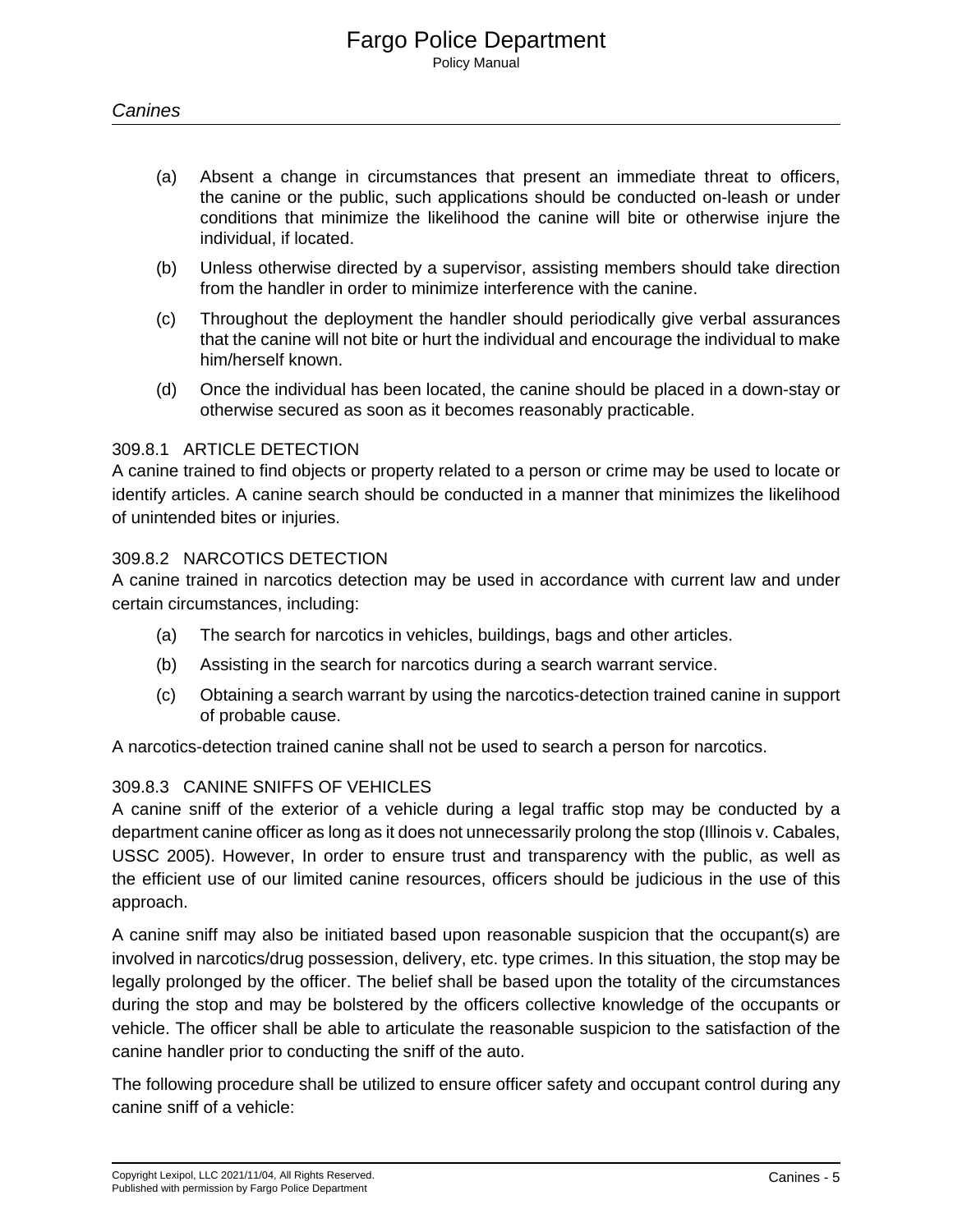- (a) The officer shall ensure they have appropriate assistance based on the number of occupants.
- (b) Occupants shall be removed from the vehicle, but shall not be directed to leave purses or similar-sized personnel items in the vehicle. Larger bags (duffel/backpack) should remain in the vehicle.
- (c) Place each occupant in a squad only if they consent to a search for weapons and contraband.
- (d) In the event an occupant does not consent to a search for weapons and contraband, they shall not be placed in a squad, but shall remain within the control of an officer at a safe distance from the search.
- (e) If the sniff is being conducted without reasonable suspicion, the initiating officer shall ensure that they continue with the traffic stop mission and once completed, end the stop and/or sniff absent an alert or other evidence of a crime.

In the event that a search of a vehicle is being conducted based upon an officer-detected odor of a controlled substance, the same process shall be followed to ensure safety.

#### 309.8.4 EXPLOSIVES DETECTION

A canine trained in explosives detection may be used in accordance with current law and under certain circumstances, including:

- (a) The search of vehicles, buildings, bags and other articles.
- (b) Assisting in the search for explosives or explosive materials during a search warrant service.
- (c) Obtaining a search warrant by using the explosives-detection trained canine in support of probable cause.
- (d) General patrol of large venue events, airport, train station, etc.
- (e) To support federal or state law enforcement or military entities in the securing and sweeping of special events or other events of national or statewide importance.

A explosives-detection trained canine shall not be used to search a person for explosive materials unless exigent circumstances exist.

#### **309.9 HANDLER SELECTION**

The minimum qualifications for a canine handler include:

- (a) An officer who is currently off probation.
- (b) Possess the ability to effectively and securely maintain a canine while off duty.
- (c) Living within 30 minutes travel time from the Fargo City limits.
- (d) Agreeing to be assigned to the position for a minimum of four years.

Canine handlers shall be required to transition their canine upon promotion to a higher rank unless the age of the canine makes this impractical.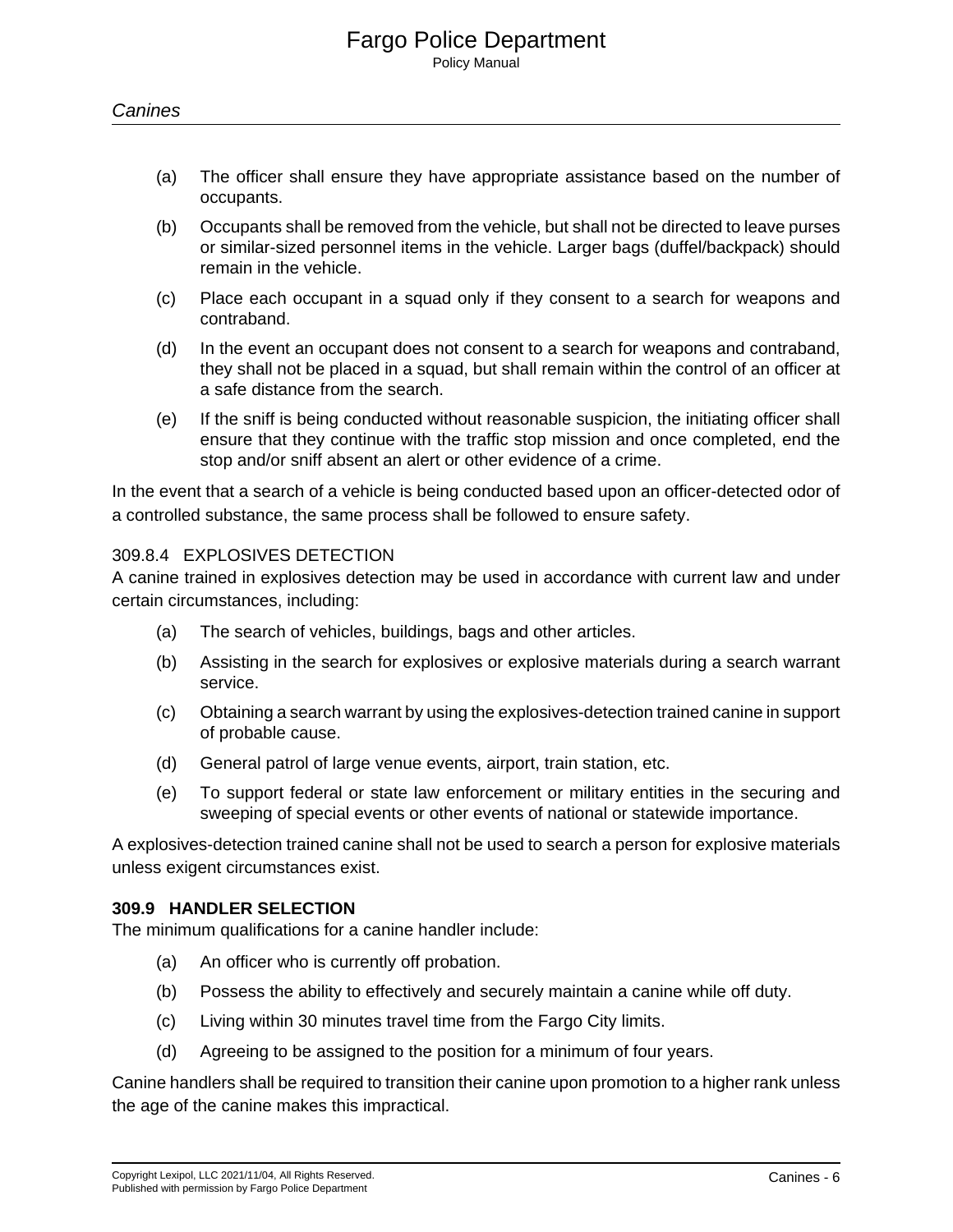## **309.10 HANDLER RESPONSIBILITIES**

The canine handler shall ultimately be responsible for the health and welfare of the canine, and shall ensure the canine receives proper nutrition, grooming, training, medical care, affection, and living conditions.

The canine handler shall be responsible for the following:

- (a) Except as required during appropriate deployment, the handler shall not expose the canine to any foreseeable and unreasonable risk of harm.
- (b) The handler shall maintain all department equipment under his/her control in a clean and serviceable condition.
- (c) When a handler is off-duty for an extended number of days, the assigned canine vehicle should be stored at the Fargo Police Department facility unless the handler has secured inside storage available at their residence.
- (d) Handlers shall permit the Canine Coordinator to inspect police issued equipment kept at their residence as well as their canine vehicles to verify that conditions and equipment conform to this policy.
- (e) Any changes in the living status of the handler that may affect the lodging or environment of the canine shall be reported to the Canine Coordinator as soon as possible.
- (f) When off-duty, the canine handler shall ensure secure confinement of the canine as to avoid unintentional contact with the public.
- (g) The canine should be permitted to socialize in the home with the handler's family for short periods of time and under the direct supervision of the handler.
- (h) Under no circumstances shall the canine be lodged at another location unless approved by the Canine Coordinator and Division Commander.
- (i) When off-duty, the handler shall not involve the canine in any law enforcement activity or official conduct unless approved in advance by the Canine Coordinator and the Shift Commander.
- (j) Whenever a canine handler is off-duty for an extended number of days, it may be necessary to temporarily relocate the canine. In those situations, the handler shall give reasonable notice to the Canine Coordinator so that appropriate arrangements can be made with a department-approved kennel.

#### 309.10.1 CANINE IN PUBLIC AREAS

The canine should be kept on a leash when in areas that allow access to the public. Exceptions to this rule would include specific law enforcement operations for which the canine is trained.

- (a) A canine shall not be left unattended in any area to which the public may have access.
- (b) When the canine vehicle is left unattended, all windows and doors shall be secured in such a manner as to prevent unauthorized access to the dog. The handler shall also ensure that the unattended vehicle remains inhabitable for the canine.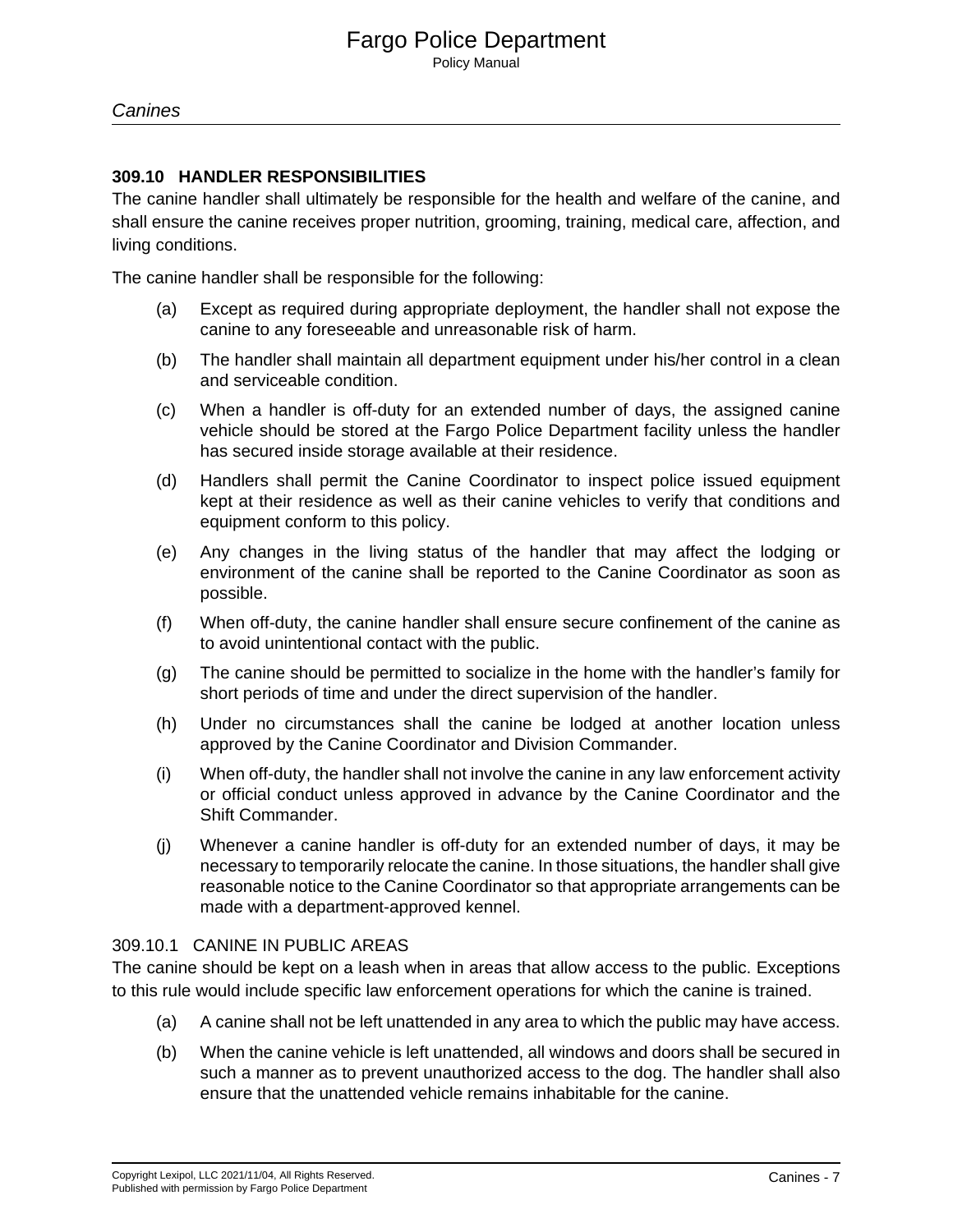## **309.11 HANDLER COMPENSATION**

The canine handler shall be available for call-out as directed by the Canine Coordinator and may be eligible for additional pay pursuant to the Compensation policy (1019).

The canine handler shall be compensated for time spent in the care, feeding, grooming and other needs of the canine in accordance with the Fair Labor Standards Act (FLSA), and according to the terms of any agreement between the handler and the City (29 USC § 207).

# **309.12 CANINE INJURY AND MEDICAL CARE**

In the event that a canine is injured, or there is an indication that the canine is not in good physical condition, the injury or condition shall be reported to the Division Commander of the assigned canine and the Canine Coordinator.

All medical attention shall be rendered by the Department approved canine veterinarian, except during an emergency where treatment should be obtained from the nearest available veterinarian. All records of medical treatment shall be maintained at the police department by the Canine Coordinator.

# **309.13 TRAINING**

Before assignment in the field, each canine team shall be trained and certified to meet current nationally recognized standards, or other recognized and approved certification standards. Crosstrained canine teams or those canine teams trained exclusively for the detection of narcotics and/ or explosives also shall be trained and certified to meet current nationally recognized standards, or other recognized and approved certification standards established for their particular skills.

The Canine Coordinator, in coordination with the Training and Development Unit, shall be responsible for scheduling periodic training for all department members in order to familiarize them with how to conduct themselves in the presence of department canines.

All canine training should be conducted while on-duty unless otherwise approved by the canine coordinator or Shift Commander.

## 309.13.1 CONTINUED TRAINING

Each canine team shall be re-certified to a department-approved, current nationally recognized standard on an annual basis.

Canine handlers are encouraged to engage in additional training with approval of the Canine Coordinator.

To ensure that all training is consistent, no handler, trainer, or outside vendor is authorized to train to a standard that is not reviewed and approved by this department.

## 309.13.2 FAILURE TO SUCCESSFULLY COMPLETE TRAINING

Any canine team failing to graduate or obtain certification shall not be deployed in the field for tasks the team is not certified to perform until graduation or certification is achieved. When reasonably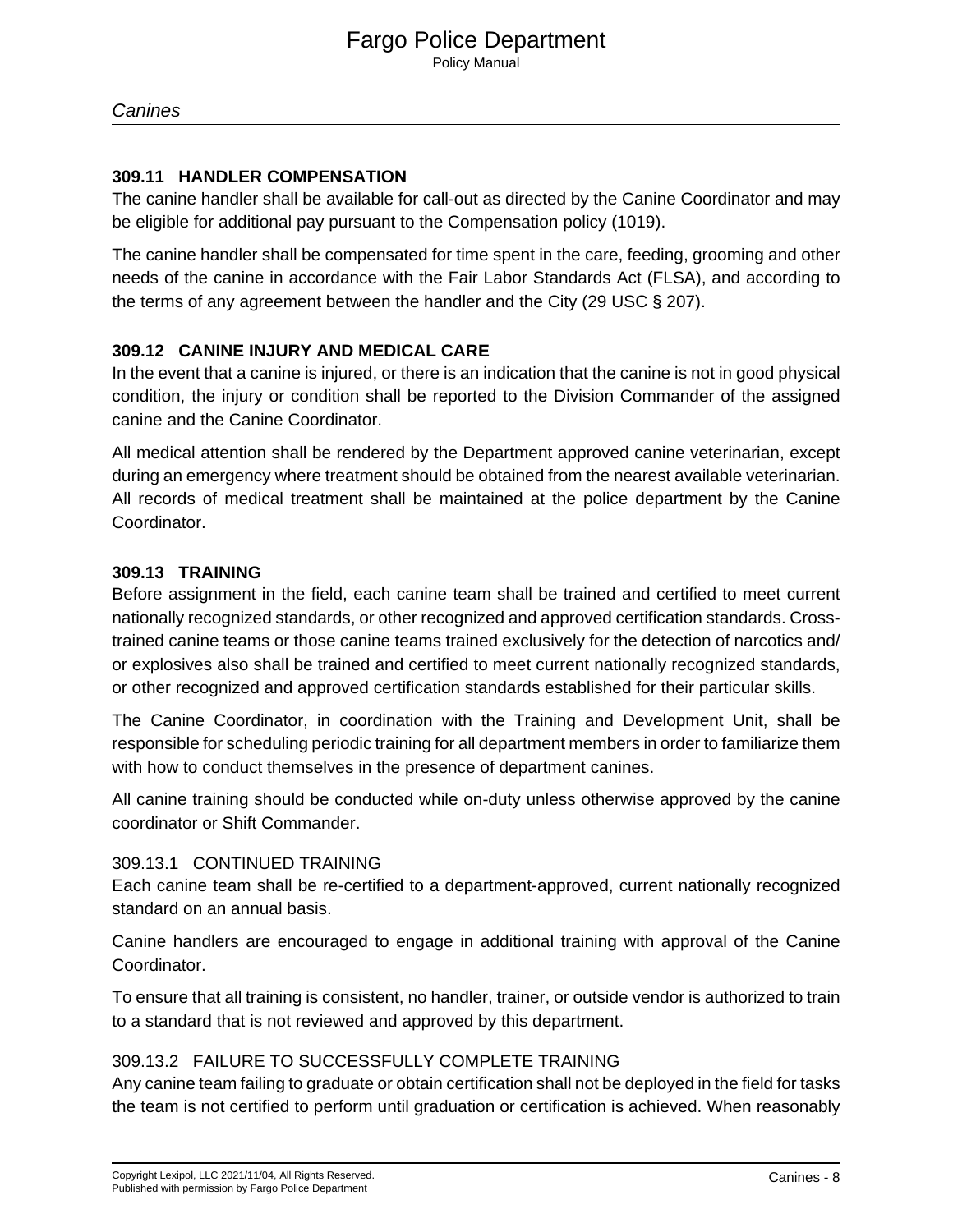practicable, pending successful certification, the canine handler shall be temporarily reassigned to regular patrol or investigative duties, as applicable.

#### 309.13.3 TRAINING RECORDS

All canine training records shall be maintained in the canine handler's and the canine's training file.

#### 309.13.4 TRAINING AIDS

Training aids are required to effectively train and maintain the skills of canines. Officers possessing, using, or transporting controlled substances or explosives for canine training purposes must comply with current applicable federal and state requirements. Alternatively, the Fargo Police Department may work with outside trainers with the applicable licenses or permits if approved by the Assistant Chief.

#### 309.13.5 CONTROLLED SUBSTANCE TRAINING AIDS

Officers acting in the performance of their official duties may possess or transfer controlled substances for the purpose of narcotics-detection canine training in compliance with state and federal laws (N.D.C.C. § 19-03.1-16; 21 USC § 823(f)).

The Chief of Police or the authorized designee may request narcotics training aids from the Drug Enforcement Agency (DEA). The Department must have a DEA Registration Certificate in order to request and receive narcotic training aids.

As an alternative, the Chief of Police or the Neighborhood Services Division Commander may allow controlled substances seized by the Fargo Police Department to be possessed by the member or a narcotics-detection canine trainer who is working under the direction of this department for training purposes, provided the controlled substances are no longer needed as criminal evidence and the case is closed.

The Neighborhood Services Division Commander shall provide the Evidence and Property Manager (EPM) with written authorization to include a detailed description of the controlled substance, illegal drugs, and/or other contraband requested by the Department's Canine Coordinator for canine training purposes. This practice is reserved for special circumstances and all controlled substances, illegal drugs, and/or other contraband shall be returned to the EPM no later than 48 hours after being issued to the canine handler from the EPM.

These procedures are not required if the canine handler uses commercially available synthetic substances that are not controlled narcotics.

## 309.13.6 CONTROLLED SUBSTANCE PROCEDURES

Due to the responsibilities and liabilities involved with possessing readily usable amounts of controlled substances and the ever-present danger of the canine's accidental ingestion of these controlled substances, the following procedures shall be strictly followed:

(a) All controlled substance training samples received from the DEA shall be weighed by the Canine Coordinator and confirmed by an officer independent of the canine